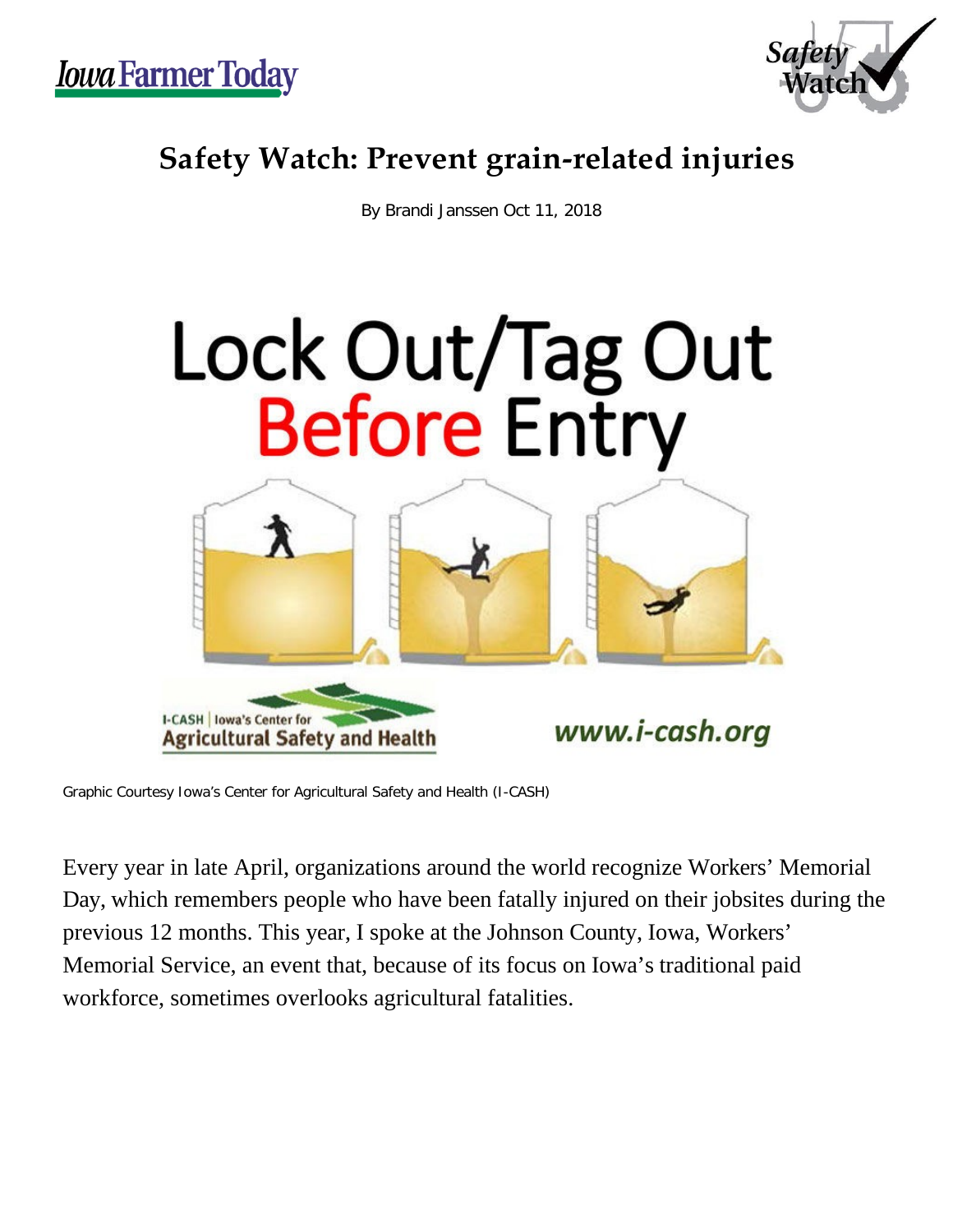However, this year, five out of the 34 workers memorialized at the ceremony had died in grain-related incidents. In fact, the night before I spoke, I learned of another fatality in West Branch, Iowa. As I sit down to write this, an 80- year-old man was killed less than a week ago in northern Iowa. In late August, the body of a 56-year-old man was recovered from a bin in Rockwell.

Grain engulfments and fatalities have been a steady challenge for the agricultural industry over the past years. Higher yields, larger storage facilities and equipment that can move grain more quickly create an increasingly hazardous environment. A 2017 surveillance report from Purdue University shows a 10-year average of 31 fatal grain entrapments per year, with the highest rates occurring in the Midwest.

The researchers note that because there is no mandatory incident or injury reporting system for much of agriculture, rates are likely underreported. They estimate that about 30 percent of non-fatal cases go unrecorded.

These tragic fatalities are devastating to families and communities. But even as we grieve for lost loved ones, we must recognize that these deaths are nearly always preventable. Flowing grain is emblematic of Iowa's prolific agricultural production, but unfortunately, the hazards associated with grain handling are often underestimated.

The decision to enter a grain bin is not something to be made quickly or taken lightly. According to the Grain Handling Safety Coalition, based in Springfield, Ill., no one should enter a grain bin without careful consideration of the hazards, training on proper procedure, access to necessary safety equipment and other employees who can be observers.

Entering a bin where grain is flowing is especially hazardous — about 80 percent of grain engulfments are a result of someone being inside a bin when grain is being unloaded. A person can be fully submerged in flowing grain in less than 60 seconds. Once a person is buried to their knees, which can take less than 5 seconds, the weight and friction of the surrounding grain makes it impossible to step up or out of it.

A critical component of safe grain entry procedures is "Lock-Out-Tag-Out" (LOTO). Standard in most industries, and required by OSHA in many worksites, LOTO procedures ensure that workers are not injured by unexpected energy release or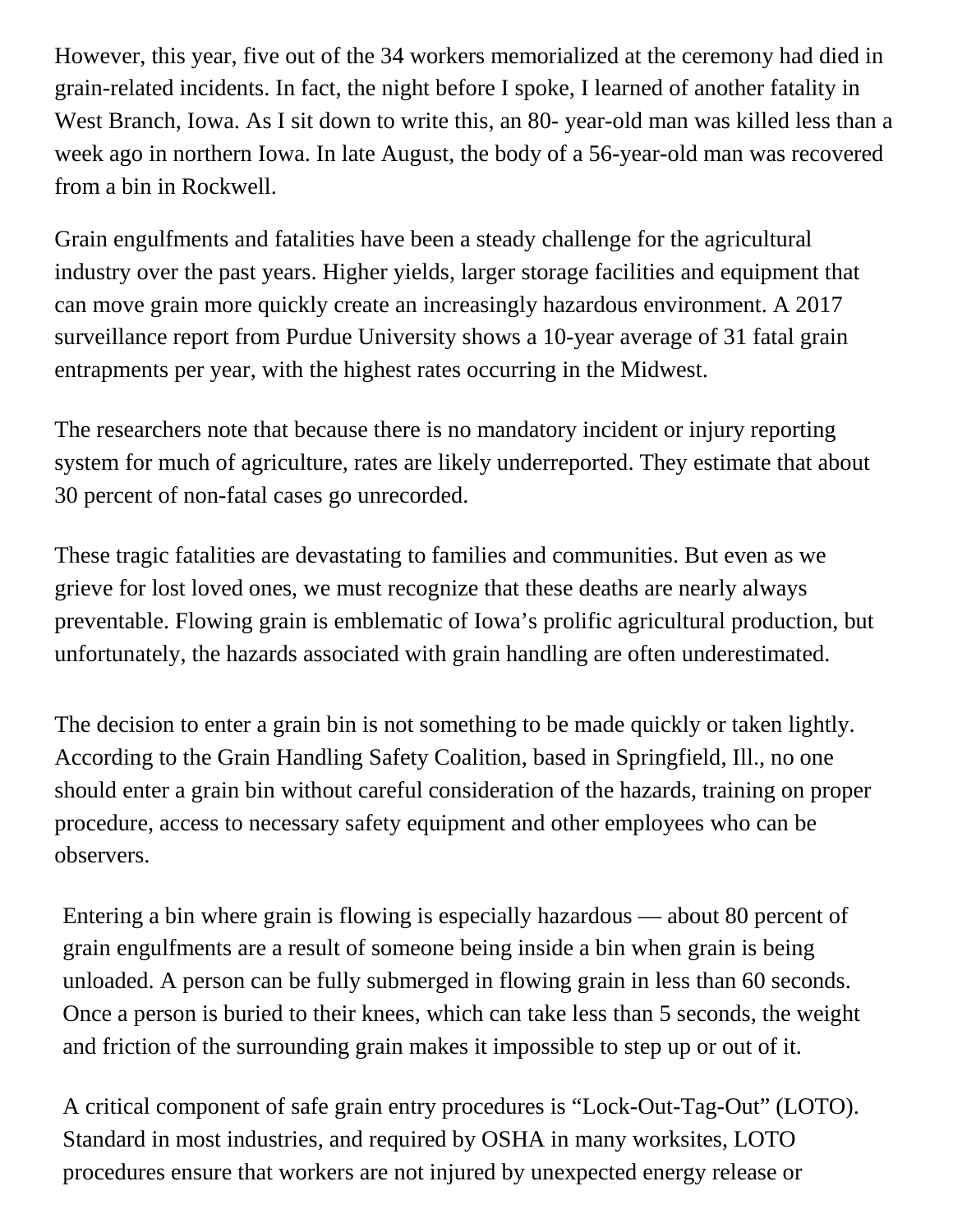equipment start-up during maintenance or repair procedures.

In a grain bin scenario, this refers to de-energizing all unloading and conveying equipment. Prior to entering a bin, all grain moving equipment should be shut down and locked with a padlock or restraint that holds the equipment in a safe or "off" position that's the lock-out part. Second, a bright and visible tag should be attached indicating that the equipment should not be energized, unless by an authorized person — the tagout part.

The Grain Handling Safety Coalition recommends using LOTO before any equipment maintenance or service and before any grain bin entry. They note that failure to lockout-tag-out is a leading cause of grain bin fatalities.

Equally important to LOTO procedures is having at least one observer stationed outside the bin during entry. The observer should never enter the bin to attempt a rescue. Instead, their role is to call first responders in the event of an emergency. The observer should maintain constant communication with the worker in the bin, ideally by keeping the entrant in their sight at all times. If a harness and lifeline is in use — a recommended practice when working in a bin that has anchor points — an observer should operate the lifeline.

The air quality within the bin should also be assessed prior to entry. Use a gas monitor to ensure that there is adequate oxygen and no toxic gases, such as fumigants, excessive carbon dioxide or carbon monoxide generated from combustion or smoldering grain.

Other preventative measures are consistent with best production practices. Keeping grain in good condition reduces clumping and bridging, which makes it less likely that someone will need to go into the bin to knock down grain stuck to the side of the bin or break up clumps that are clogging equipment. Grain in good condition also contributes to better air quality in the bin.

The Great Plains Center for Agricultural Health has more information about grain engulfments on their website, [www.gpcah.org](http://www.gpcah.org/). In addition, the Grain Handling Safety Coalition has many training resources and templates for farms of all sizes at [www.grainsafety.org](http://www.grainsafety.org/). Iowa farmers can also pick up a Lock-Out-Tag-Out kit at your county's Extension Office or FSA office this fall, courtesy of Iowa's Center for